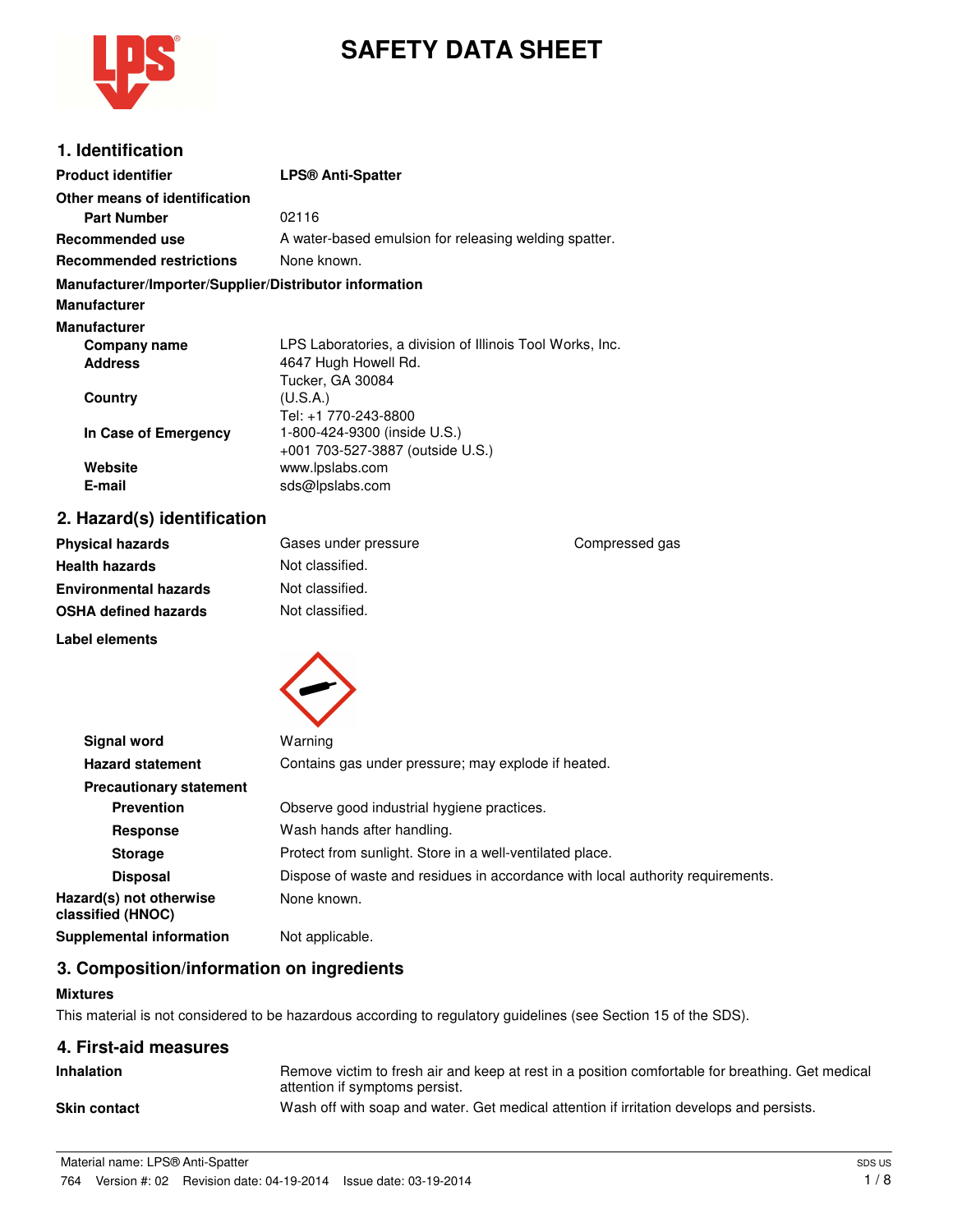| Eye contact                                                                  | Immediately flush with plenty of water for at least 15 minutes. If easy to do, remove contact lenses.<br>Continue rinsing. Get medical attention if irritation develops and persists.                                                                                                                                                                                                                                                                                                                 |
|------------------------------------------------------------------------------|-------------------------------------------------------------------------------------------------------------------------------------------------------------------------------------------------------------------------------------------------------------------------------------------------------------------------------------------------------------------------------------------------------------------------------------------------------------------------------------------------------|
| Ingestion                                                                    | In the unlikely event of swallowing contact a physician or poison control center.                                                                                                                                                                                                                                                                                                                                                                                                                     |
| <b>Most important</b><br>symptoms/effects, acute and<br>delayed              | Direct contact with eyes may cause temporary irritation. Mild skin irritation.                                                                                                                                                                                                                                                                                                                                                                                                                        |
| Indication of immediate<br>medical attention and special<br>treatment needed | Provide general supportive measures and treat symptomatically.                                                                                                                                                                                                                                                                                                                                                                                                                                        |
| <b>General information</b>                                                   | In the case of accident or if you feel unwell, seek medical advice immediately (show the label<br>where possible).                                                                                                                                                                                                                                                                                                                                                                                    |
| 5. Fire-fighting measures                                                    |                                                                                                                                                                                                                                                                                                                                                                                                                                                                                                       |
| Suitable extinguishing media                                                 | Dry chemical powder. Carbon dioxide (CO2). Water spray, fog or regular foam.                                                                                                                                                                                                                                                                                                                                                                                                                          |
| Unsuitable extinguishing<br>media                                            | None known.                                                                                                                                                                                                                                                                                                                                                                                                                                                                                           |
| Specific hazards arising from<br>the chemical                                | Contents under pressure. Pressurized container may explode when exposed to heat or flame.                                                                                                                                                                                                                                                                                                                                                                                                             |
| Special protective equipment<br>and precautions for firefighters             | Firefighters must use standard protective equipment including flame retardant coat, helmet with<br>face shield, gloves, rubber boots, and in enclosed spaces, SCBA.                                                                                                                                                                                                                                                                                                                                   |
| <b>Fire-fighting</b><br>equipment/instructions                               | In case of fire: Stop leak if safe to do so. Do not move cargo or vehicle if cargo has been exposed<br>to heat. Move containers from fire area if you can do so without risk. Containers should be cooled<br>with water to prevent vapor pressure build up. For massive fire in cargo area, use unmanned hose<br>holder or monitor nozzles, if possible. If not, withdraw and let fire burn out.                                                                                                      |
| <b>Specific methods</b>                                                      | Cool containers exposed to flames with water until well after the fire is out.                                                                                                                                                                                                                                                                                                                                                                                                                        |
| <b>General fire hazards</b>                                                  | No unusual fire or explosion hazards noted.                                                                                                                                                                                                                                                                                                                                                                                                                                                           |
| 6. Accidental release measures                                               |                                                                                                                                                                                                                                                                                                                                                                                                                                                                                                       |
| Personal precautions,<br>protective equipment and<br>emergency procedures    | Keep unnecessary personnel away. Keep people away from and upwind of spill/leak. Wear<br>appropriate personal protective equipment. Ensure adequate ventilation. Local authorities should<br>be advised if significant spillages cannot be contained. Use personal protection recommended in<br>Section 8 of the SDS.                                                                                                                                                                                 |
| <b>Methods and materials for</b><br>containment and cleaning up              | Refer to attached safety data sheets and/or instructions for use. Eliminate all ignition sources (no<br>smoking, flares, sparks, or flames in immediate area). Keep combustibles (wood, paper, oil, etc.)<br>away from spilled material. Stop leak if you can do so without risk. Move the cylinder to a safe and<br>open area if the leak is irreparable. Isolate area until gas has dispersed. Following product<br>recovery, flush area with water. For waste disposal, see section 13 of the SDS. |
| <b>Environmental precautions</b>                                             | Avoid discharge into drains, water courses or onto the ground.                                                                                                                                                                                                                                                                                                                                                                                                                                        |
| 7. Handling and storage                                                      |                                                                                                                                                                                                                                                                                                                                                                                                                                                                                                       |
| Precautions for safe handling                                                | Pressurized container: Do not pierce or burn, even after use. Do not use if spray button is missing<br>or defective. Do not re-use empty containers. Avoid prolonged exposure. Use only in<br>well-ventilated areas. Wear appropriate personal protective equipment. Observe good industrial<br>hygiene practices.                                                                                                                                                                                    |
| Conditions for safe storage,                                                 | Level 1 Aerosol.                                                                                                                                                                                                                                                                                                                                                                                                                                                                                      |
| including any incompatibilities                                              | Contents under pressure. Pressurized container. Protect from sunlight and do not expose to<br>temperatures exceeding 50 °C/122 °F. Do not puncture, incinerate or crush. Do not handle or store<br>near an open flame, heat or other sources of ignition. Store in a well-ventilated place. Store away<br>from incompatible materials (see Section 10 of the SDS).                                                                                                                                    |

# **8. Exposure controls/personal protection**

## **Occupational exposure limits**

| US. Workplace Environmental Exposure Level (WEEL) Guides |                                                            |            |          |  |
|----------------------------------------------------------|------------------------------------------------------------|------------|----------|--|
| <b>Components</b>                                        | Type                                                       | Value      | Form     |  |
| Propylene Glycol (CAS<br>$57-55-6$                       | TWA                                                        | 10 $mq/m3$ | Aerosol. |  |
| <b>Biological limit values</b>                           | No biological exposure limits noted for the ingredient(s). |            |          |  |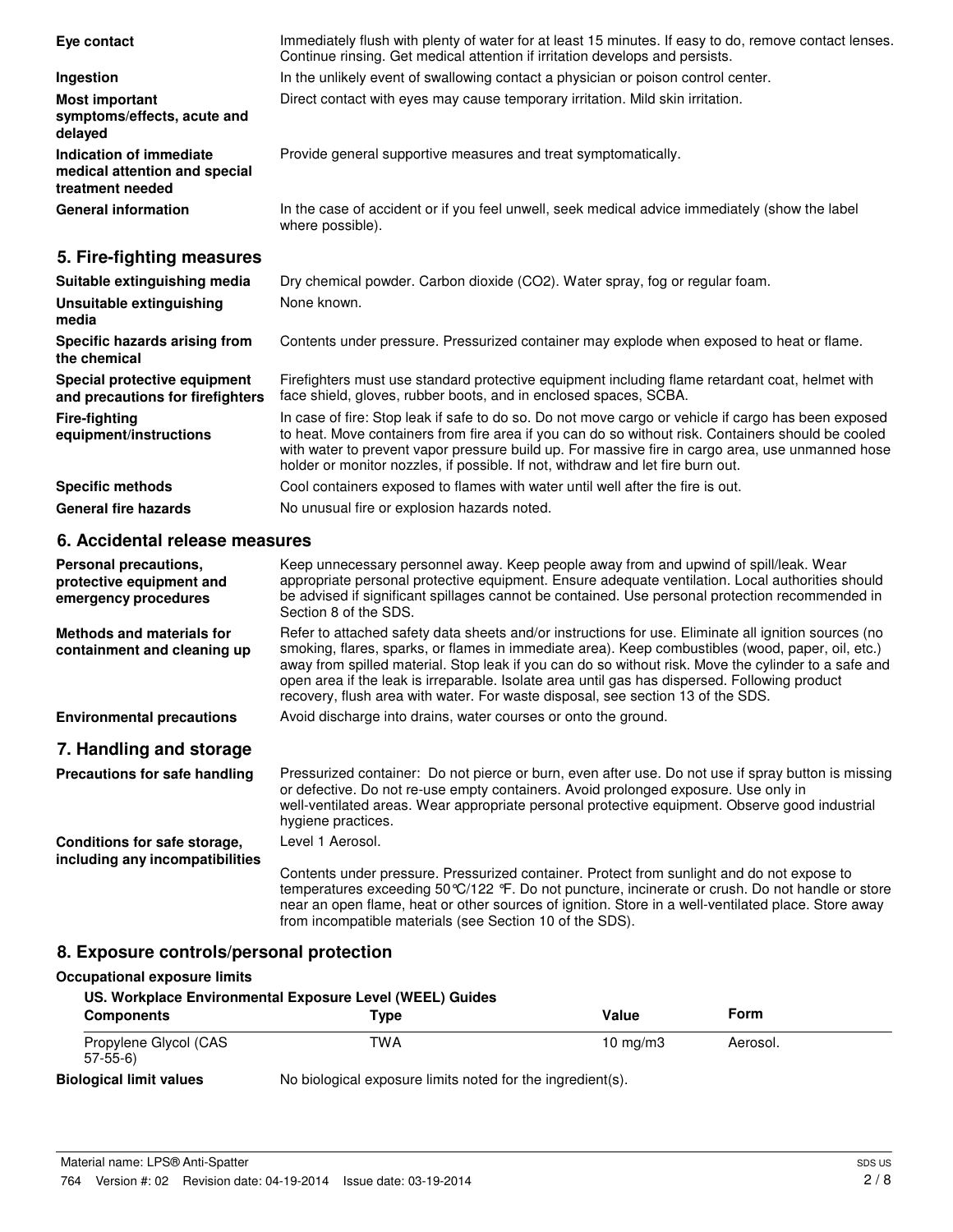| Appropriate engineering<br>controls | Good general ventilation (typically 10 air changes per hour) should be used. Ventilation rates<br>should be matched to conditions. If applicable, use process enclosures, local exhaust ventilation,<br>or other engineering controls to maintain airborne levels below recommended exposure limits. If<br>exposure limits have not been established, maintain airborne levels to an acceptable level. |
|-------------------------------------|--------------------------------------------------------------------------------------------------------------------------------------------------------------------------------------------------------------------------------------------------------------------------------------------------------------------------------------------------------------------------------------------------------|
|                                     | Individual protection measures, such as personal protective equipment                                                                                                                                                                                                                                                                                                                                  |
| Eye/face protection                 | If contact is likely, safety glasses with side shields are recommended.                                                                                                                                                                                                                                                                                                                                |
| <b>Skin protection</b>              |                                                                                                                                                                                                                                                                                                                                                                                                        |
| <b>Hand protection</b>              | For prolonged or repeated skin contact use suitable protective gloves. Chemical resistant gloves<br>are recommended.                                                                                                                                                                                                                                                                                   |
| Other                               | Use personal protective equipment as required.                                                                                                                                                                                                                                                                                                                                                         |
| <b>Respiratory protection</b>       | No personal respiratory protective equipment normally required. If permissible levels are exceeded<br>use NIOSH mechanical filter / organic vapor cartridge or an air-supplied respirator.                                                                                                                                                                                                             |
| <b>Thermal hazards</b>              | Not applicable.                                                                                                                                                                                                                                                                                                                                                                                        |
| General hygiene<br>considerations   | When using do not smoke. Always observe good personal hygiene measures, such as washing<br>after handling the material and before eating, drinking, and/or smoking. Routinely wash work<br>clothing and protective equipment to remove contaminants.                                                                                                                                                   |

# **9. Physical and chemical properties**

|    | <b>Appearance</b>                                 | Liquid.                                                 |
|----|---------------------------------------------------|---------------------------------------------------------|
|    | <b>Physical state</b>                             | Gas.                                                    |
|    | <b>Form</b>                                       | Aerosol. Compressed gas.                                |
|    | Color                                             | Opaque. Milky.                                          |
|    | Odor                                              | Not significant.                                        |
|    | <b>Odor threshold</b>                             | Not established                                         |
| рH |                                                   | $8.5 - 9$                                               |
|    | Melting point/freezing point                      | Not established                                         |
|    | Initial boiling point and boiling<br>range        | 212 °F (100 °C) - dispensed liquid                      |
|    | <b>Flash point</b>                                | None                                                    |
|    | <b>Evaporation rate</b>                           | 1 (water = $1$ )                                        |
|    | Flammability (solid, gas)                         | Not available.                                          |
|    | Upper/lower flammability or explosive limits      |                                                         |
|    | <b>Flammability limit - lower</b><br>(%)          | Not established                                         |
|    | <b>Flammability limit - upper</b><br>$(\% )$      | Not established                                         |
|    | Explosive limit - lower (%)                       | Not established                                         |
|    | Explosive limit - upper (%)                       | Not established                                         |
|    | Vapor pressure                                    | Not established                                         |
|    | <b>Vapor density</b>                              | Not established                                         |
|    | <b>Relative density</b>                           | $0.99 - 1.01 \ @ 20^{\circ}C$ (water = 1)               |
|    | Solubility(ies)                                   |                                                         |
|    | Solubility (water)                                | 100 $%$                                                 |
|    | <b>Partition coefficient</b><br>(n-octanol/water) | ا >                                                     |
|    | <b>Auto-ignition temperature</b>                  | Not established                                         |
|    | <b>Decomposition temperature</b>                  | Not established                                         |
|    | <b>Viscosity</b>                                  | Not established                                         |
|    | <b>Other information</b>                          |                                                         |
|    | <b>Heat of combustion</b>                         | $< 20$ kJ/g                                             |
|    | <b>Percent volatile</b>                           | $95 - 97 %$                                             |
|    | VOC (Weight %)                                    | 0 % per US State & Federal Consumer Product Regulations |
|    |                                                   |                                                         |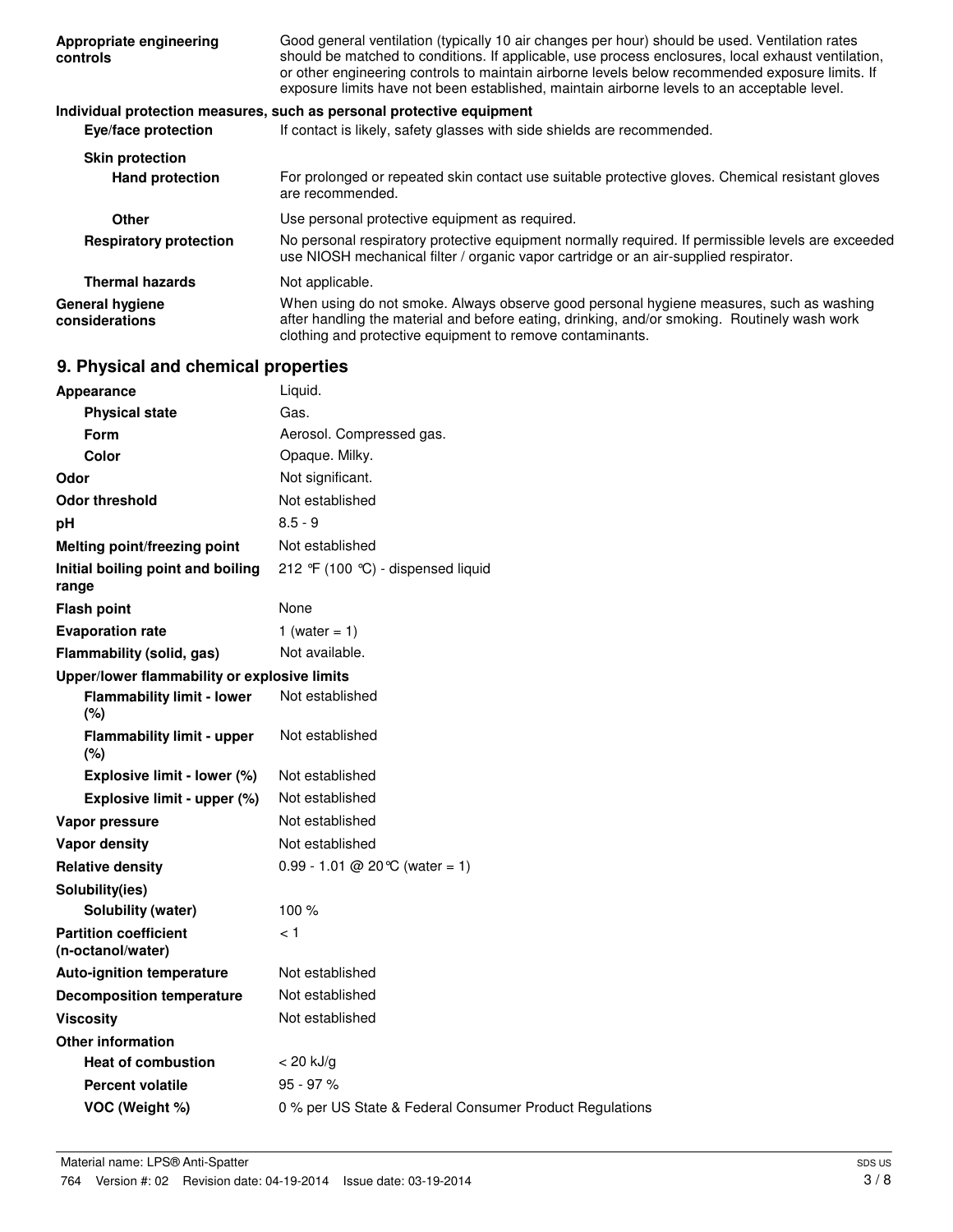### **10. Stability and reactivity**

| <b>Reactivity</b>                            | The product is stable and non-reactive under normal conditions of use, storage and transport. |
|----------------------------------------------|-----------------------------------------------------------------------------------------------|
| <b>Chemical stability</b>                    | Material is stable under normal conditions.                                                   |
| <b>Possibility of hazardous</b><br>reactions | Hazardous polymerization does not occur.                                                      |
| <b>Conditions to avoid</b>                   | Avoid high temperatures.                                                                      |
| Incompatible materials                       | None known.                                                                                   |
| <b>Hazardous decomposition</b><br>products   | Carbon oxides.                                                                                |

# **11. Toxicological information**

### **Information on likely routes of exposure**

| Ingestion                                                                          | May cause discomfort if swallowed. However, ingestion is not likely to be a primary route of<br>occupational exposure. |
|------------------------------------------------------------------------------------|------------------------------------------------------------------------------------------------------------------------|
| Inhalation                                                                         | Prolonged inhalation may be harmful.                                                                                   |
| <b>Skin contact</b>                                                                | Frequent or prolonged contact may defat and dry the skin, leading to discomfort and dermatitis.                        |
| Eye contact                                                                        | Direct contact with eyes may cause temporary irritation.                                                               |
| Symptoms related to the<br>physical, chemical and<br>toxicological characteristics | Irritant effects. Exposure may cause temporary irritation, redness, or discomfort.                                     |
|                                                                                    |                                                                                                                        |

### **Information on toxicological effects**

| <b>Acute toxicity</b>                                 | Based on available data, the classification criteria are not met.                                                   |                     |
|-------------------------------------------------------|---------------------------------------------------------------------------------------------------------------------|---------------------|
| <b>Components</b>                                     | <b>Species</b>                                                                                                      | <b>Test Results</b> |
| Propylene Glycol (CAS 57-55-6)                        |                                                                                                                     |                     |
| Acute                                                 |                                                                                                                     |                     |
| Dermal                                                |                                                                                                                     |                     |
| LD50                                                  | Rabbit                                                                                                              | $> 2000$ mg/kg      |
| Oral                                                  |                                                                                                                     |                     |
| LD50                                                  | Dog                                                                                                                 | 19 g/kg             |
|                                                       | Guinea pig                                                                                                          | 18.4 g/kg           |
|                                                       | Mouse                                                                                                               | 23.9 g/kg           |
|                                                       | Rabbit                                                                                                              | 18 g/kg             |
|                                                       | Rat                                                                                                                 | 22000 mg/kg         |
| Other                                                 |                                                                                                                     |                     |
| LD50                                                  | Mouse                                                                                                               | 6630 mg/kg          |
|                                                       | Rat                                                                                                                 | 6423 mg/kg          |
| Skin corrosion/irritation                             | Based on available data, the classification criteria are not met.                                                   |                     |
| Serious eye damage/eye<br>irritation                  | Direct contact with eyes may cause temporary irritation.                                                            |                     |
| Respiratory or skin sensitization                     |                                                                                                                     |                     |
| <b>Respiratory sensitization</b>                      | Based on available data, the classification criteria are not met.                                                   |                     |
| <b>Skin sensitization</b>                             | This product is not expected to cause skin sensitization.                                                           |                     |
| <b>Germ cell mutagenicity</b>                         | No data available to indicate product or any components present at greater than 0.1% are<br>mutagenic or genotoxic. |                     |
| Carcinogenicity                                       |                                                                                                                     |                     |
| Not listed.                                           | OSHA Specifically Regulated Substances (29 CFR 1910.1001-1050)                                                      |                     |
| <b>Reproductive toxicity</b>                          | This product is not expected to cause reproductive or developmental effects.                                        |                     |
| Specific target organ toxicity -<br>single exposure   | Based on available data, the classification criteria are not met.                                                   |                     |
| Specific target organ toxicity -<br>repeated exposure | Based on available data, the classification criteria are not met.                                                   |                     |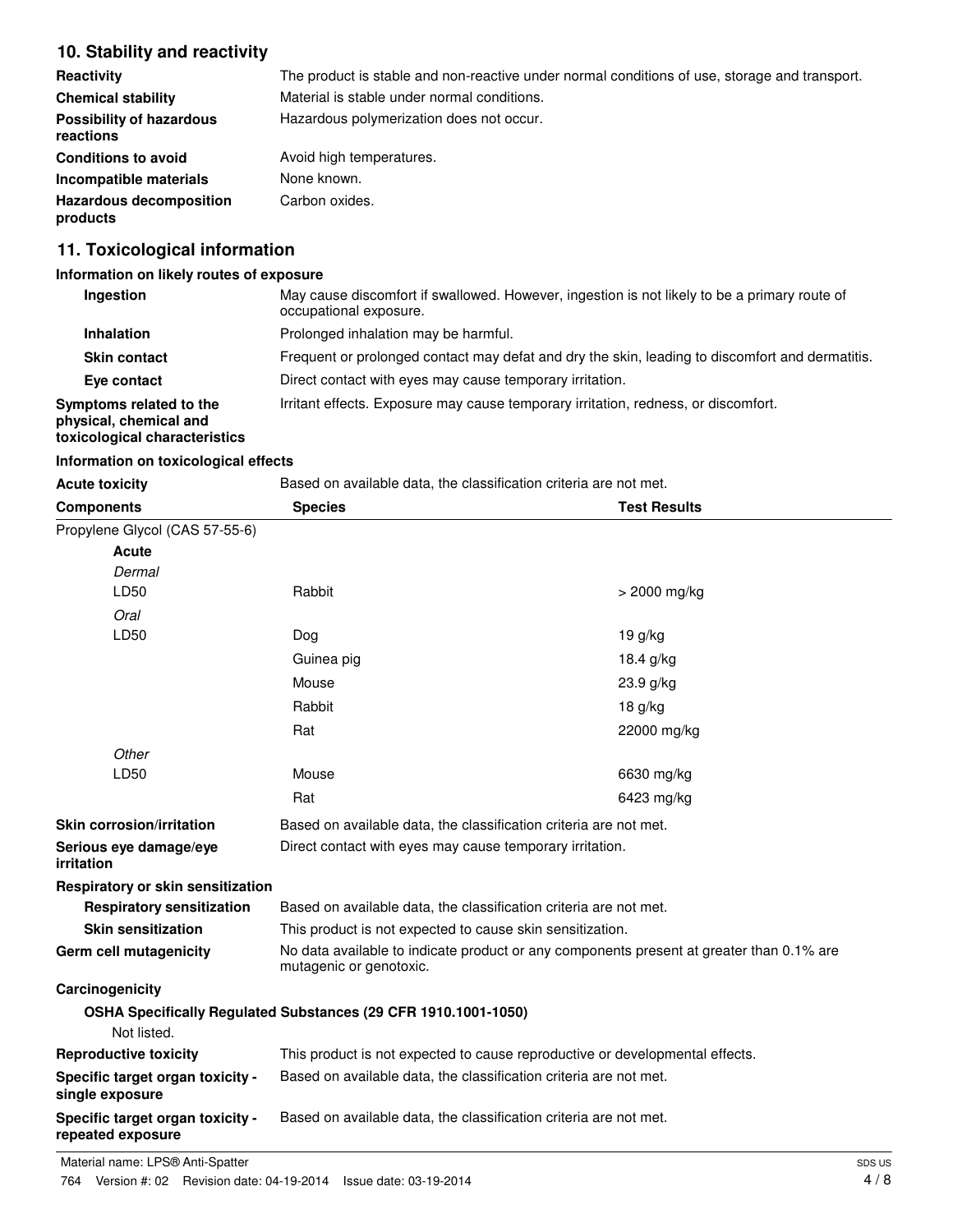| <b>Aspiration hazard</b>   | Based on available data, the classification criteria are not met.                                                |
|----------------------------|------------------------------------------------------------------------------------------------------------------|
| <b>Chronic effects</b>     | Prolonged inhalation may be harmful. Prolonged or repeated contact may cause drying, cracking,<br>or irritation. |
| <b>Further information</b> | None known.                                                                                                      |

# **12. Ecological information**

**Ecotoxicity** The product is not classified as environmentally hazardous. However, this does not exclude the possibility that large or frequent spills can have a harmful or damaging effect on the environment.

| <b>Components</b>                                 |                | <b>Species</b>                                                                                                                                                                             | <b>Test Results</b>    |
|---------------------------------------------------|----------------|--------------------------------------------------------------------------------------------------------------------------------------------------------------------------------------------|------------------------|
| Propylene Glycol (CAS 57-55-6)                    |                |                                                                                                                                                                                            |                        |
| <b>Aquatic</b>                                    |                |                                                                                                                                                                                            |                        |
| Crustacea                                         | EC50           | Water flea (Daphnia magna)                                                                                                                                                                 | > 10000 mg/l, 48 hours |
| Fish                                              | <b>LC50</b>    | Fathead minnow (Pimephales promelas) 710 mg/l, 96 hours                                                                                                                                    |                        |
| Persistence and degradability                     |                | Expected to biodegrade.                                                                                                                                                                    |                        |
| <b>Bioaccumulative potential</b>                  | Not available. |                                                                                                                                                                                            |                        |
| Partition coefficient n-octanol / water (log Kow) |                |                                                                                                                                                                                            |                        |
| LPS® Anti-Spatter                                 |                | < 1                                                                                                                                                                                        |                        |
| Propylene Glycol                                  |                | $-0.92$                                                                                                                                                                                    |                        |
| Mobility in soil                                  |                | Readily absorbed into soil.                                                                                                                                                                |                        |
| Other adverse effects                             |                | No other adverse environmental effects (e.g. ozone depletion, photochemical ozone creation<br>potential, endocrine disruption, global warming potential) are expected from this component. |                        |

### **13. Disposal considerations**

| <b>Disposal instructions</b>             | Consult authorities before disposal. Contents under pressure. Do not puncture, incinerate or crush.<br>This material and its container must be disposed of as hazardous waste. Do not allow this material<br>to drain into sewers/water supplies. Do not contaminate ponds, waterways or ditches with chemical<br>or used container. Dispose of contents/container in accordance with<br>local/regional/national/international regulations. |
|------------------------------------------|---------------------------------------------------------------------------------------------------------------------------------------------------------------------------------------------------------------------------------------------------------------------------------------------------------------------------------------------------------------------------------------------------------------------------------------------|
| Local disposal regulations               | Dispose in accordance with all applicable regulations.                                                                                                                                                                                                                                                                                                                                                                                      |
| Hazardous waste code                     | D003: Waste Reactive material                                                                                                                                                                                                                                                                                                                                                                                                               |
| Waste from residues / unused<br>products | Dispose of in accordance with local regulations. Empty containers or liners may retain some<br>product residues. This material and its container must be disposed of in a safe manner (see:<br>Disposal instructions).                                                                                                                                                                                                                      |
| <b>Contaminated packaging</b>            | Empty containers should be taken to an approved waste handling site for recycling or disposal.<br>Since emptied containers may retain product residue, follow label warnings even after container is<br>emptied. Do not re-use empty containers.                                                                                                                                                                                            |

# **14. Transport information**

| DOT                          |                                                                                                                                                                                 |
|------------------------------|---------------------------------------------------------------------------------------------------------------------------------------------------------------------------------|
| UN number                    | <b>UN1950</b>                                                                                                                                                                   |
| UN proper shipping name      | Aerosols, non-flammable, (each not exceeding 1 L capacity)                                                                                                                      |
| Transport hazard class(es)   |                                                                                                                                                                                 |
| <b>Class</b>                 | 2.2                                                                                                                                                                             |
| <b>Subsidiary risk</b>       |                                                                                                                                                                                 |
| Label(s)                     | 2.2                                                                                                                                                                             |
| Packing group                | Not applicable.                                                                                                                                                                 |
|                              | Special precautions for user Read safety instructions, SDS and emergency procedures before handling. Read safety<br>instructions, SDS and emergency procedures before handling. |
| <b>Packaging exceptions</b>  | 306                                                                                                                                                                             |
| Packaging non bulk           | None                                                                                                                                                                            |
| Packaging bulk               | None                                                                                                                                                                            |
| IATA                         |                                                                                                                                                                                 |
| UN number                    | UN1950                                                                                                                                                                          |
| UN proper shipping name      | Aerosols, non-flammable                                                                                                                                                         |
| Transport hazard class(es)   |                                                                                                                                                                                 |
| <b>Class</b>                 | 2.2                                                                                                                                                                             |
| Subsidiary risk              |                                                                                                                                                                                 |
| Packing group                | Not applicable.                                                                                                                                                                 |
| <b>Environmental hazards</b> | No.                                                                                                                                                                             |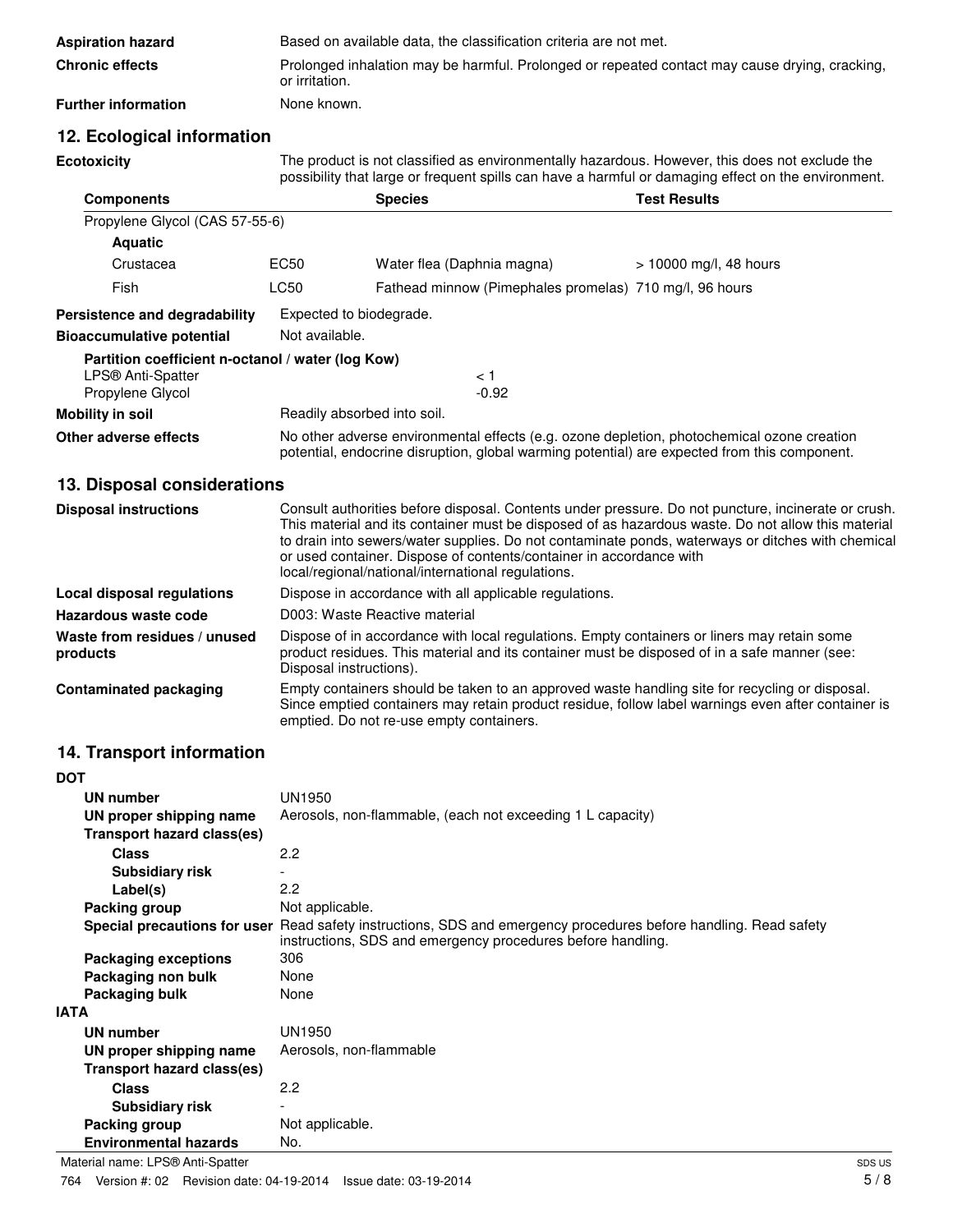**ERG Code** 2L

Special precautions for user Read safety instructions, SDS and emergency procedures before handling. Read safety instructions, SDS and emergency procedures before handling.

| Allowed.                                                                                                                                                                           |
|------------------------------------------------------------------------------------------------------------------------------------------------------------------------------------|
| Allowed.                                                                                                                                                                           |
|                                                                                                                                                                                    |
| UN1950                                                                                                                                                                             |
| <b>AEROSOLS</b>                                                                                                                                                                    |
|                                                                                                                                                                                    |
| 2.2                                                                                                                                                                                |
|                                                                                                                                                                                    |
| 2.2                                                                                                                                                                                |
| Not applicable.                                                                                                                                                                    |
|                                                                                                                                                                                    |
| No.                                                                                                                                                                                |
| $F-D. S-U$                                                                                                                                                                         |
| Read safety instructions, SDS and emergency procedures before handling. Read safety<br>Special precautions for user<br>instructions, SDS and emergency procedures before handling. |
| Not applicable.                                                                                                                                                                    |
|                                                                                                                                                                                    |

**Annex II of MARPOL 73/78 and the IBC Code**



### **15. Regulatory information**

**US federal regulations** This product is a "Hazardous Chemical" as defined by the OSHA Hazard Communication Standard, 29 CFR 1910.1200.

### **TSCA Section 12(b) Export Notification (40 CFR 707, Subpt. D)**

Not regulated. **CERCLA Hazardous Substance List (40 CFR 302.4)** Not listed. **SARA 304 Emergency release notification** Not regulated. **OSHA Specifically Regulated Substances (29 CFR 1910.1001-1050)** Not listed.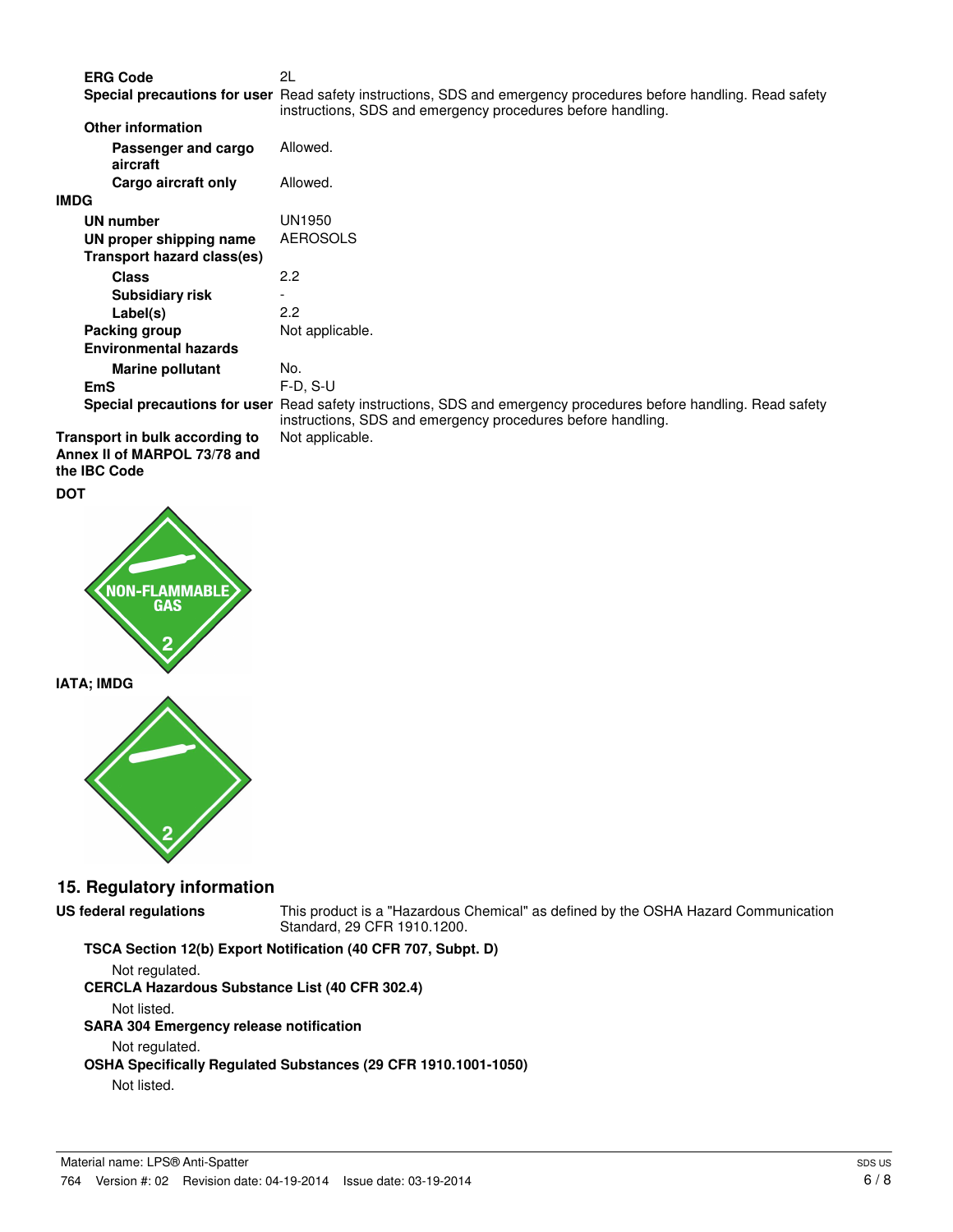#### **Superfund Amendments and Reauthorization Act of 1986 (SARA)**

| <b>Hazard categories</b> |  |
|--------------------------|--|

**Hazard categories** Immediate Hazard - No Delayed Hazard - No Fire Hazard - No Pressure Hazard - Yes Reactivity Hazard - No

#### **SARA 302 Extremely hazardous substance**

Not listed.

**SARA 311/312 Hazardous** No

**chemical**

**SARA 313 (TRI reporting)** Not regulated.

#### **Other federal regulations**

**Clean Air Act (CAA) Section 112 Hazardous Air Pollutants (HAPs) List**

Not regulated.

#### **Clean Air Act (CAA) Section 112(r) Accidental Release Prevention (40 CFR 68.130)**

Not regulated.

**Safe Drinking Water Act (SDWA)** Not regulated.

#### **US state regulations**

#### **US. Massachusetts RTK - Substance List**

Not regulated.

**US. New Jersey Worker and Community Right-to-Know Act**

Propylene Glycol (CAS 57-55-6)

#### **US. Pennsylvania Worker and Community Right-to-Know Law**

Propylene Glycol (CAS 57-55-6)

### **US. Rhode Island RTK**

Not regulated.

#### **US. California Proposition 65**

California Safe Drinking Water and Toxic Enforcement Act of 1986 (Proposition 65): This material is not known to contain any chemicals currently listed as carcinogens or reproductive toxins.

#### **International Inventories**

| Country(s) or region        | <b>Inventory name</b>                                                     | On inventory (yes/no)* |
|-----------------------------|---------------------------------------------------------------------------|------------------------|
| Australia                   | Australian Inventory of Chemical Substances (AICS)                        | No.                    |
| Canada                      | Domestic Substances List (DSL)                                            | Yes                    |
| Canada                      | Non-Domestic Substances List (NDSL)                                       | No.                    |
| China                       | Inventory of Existing Chemical Substances in China (IECSC)                | Yes                    |
| Europe                      | European Inventory of Existing Commercial Chemical<br>Substances (EINECS) | No.                    |
| Europe                      | European List of Notified Chemical Substances (ELINCS)                    | No.                    |
| Japan                       | Inventory of Existing and New Chemical Substances (ENCS)                  | No.                    |
| Korea                       | Existing Chemicals List (ECL)                                             | N <sub>o</sub>         |
| New Zealand                 | New Zealand Inventory                                                     | Yes                    |
| Philippines                 | Philippine Inventory of Chemicals and Chemical Substances<br>(PICCS)      | Yes                    |
| United States & Puerto Rico | Toxic Substances Control Act (TSCA) Inventory                             | Yes                    |

\*A "Yes" indicates that all components of this product comply with the inventory requirements administered by the governing country(s)

A "No" indicates that one or more components of the product are not listed or exempt from listing on the inventory administered by the governing country(s).

### **16. Other information, including date of preparation or last revision**

| <b>Issue date</b>    | 03-19-2014 |
|----------------------|------------|
| <b>Revision date</b> | 04-19-2014 |
| <b>Version #</b>     | 02         |